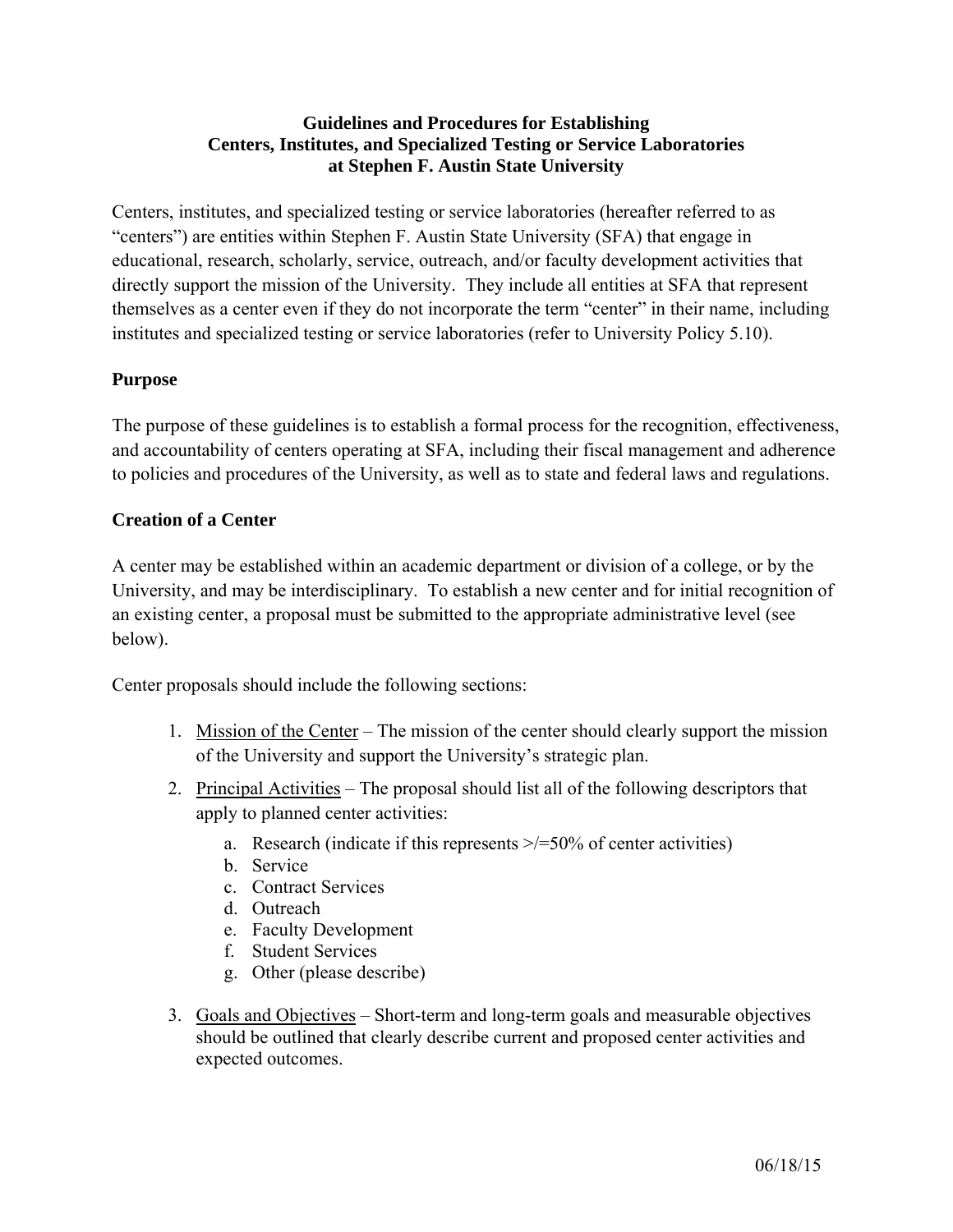- 4. Organization The organizational structure of the center should be outlined, including its relationship with the appropriate department(s) or division(s), colleges(s), and/or the University. A list of participating faculty and/or staff members should be provided along with a description of their roles in the center. Center leadership should be described. In addition, the proposal should clearly indicate a clear line for reporting. For example, in academic areas a center in a single department would report to the department chair, in multiple departments within a college would report to the dean of the college, and in multiple colleges would report to the Provost/VPAA.
- 5. Resources Current sources of external and/or internal funding should be outlined, and/or plans for seeking funding, and/or a description of how the center will operate effectively without a specific source of funding, if applicable. This section should also include a description of institutional commitments and space requirements or commitments.
- 6. Budget A minimum of a one-year operating budget should be provided. If no budget is required, explain how the center can effectively operate without funding.

# **Approval of a Center**

Proposals will be approved by participating department chairs, academic deans, and the appropriate vice president within sixty (60) days of receipt of the proposal.

If approved by all appropriate administrative levels, recommendations for formal recognition of centers will be forwarded to the President for review and final approval.

Decisions to establish a center will be documented on a Recommendation to Establish, Continue, or Dissolve a Center, Institute, and Specialized Testing or Service Laboratory form that, when completed, is submitted to the Office of Research and Sponsored Programs for recording.

# **Naming of a Center (Institute or Laboratory)**

Centers may be named by the Board of Regents for deceased persons who have made outstanding contributions to the university or its prestige. In extraordinary circumstances, particularly when a significant donation has been made to the university, the Board of Regents may name a building, or other facility, for a living person. The minimum amount for board consideration of the naming of a center or institute within a college is found in SFA policy 1.5, Naming Guidelines.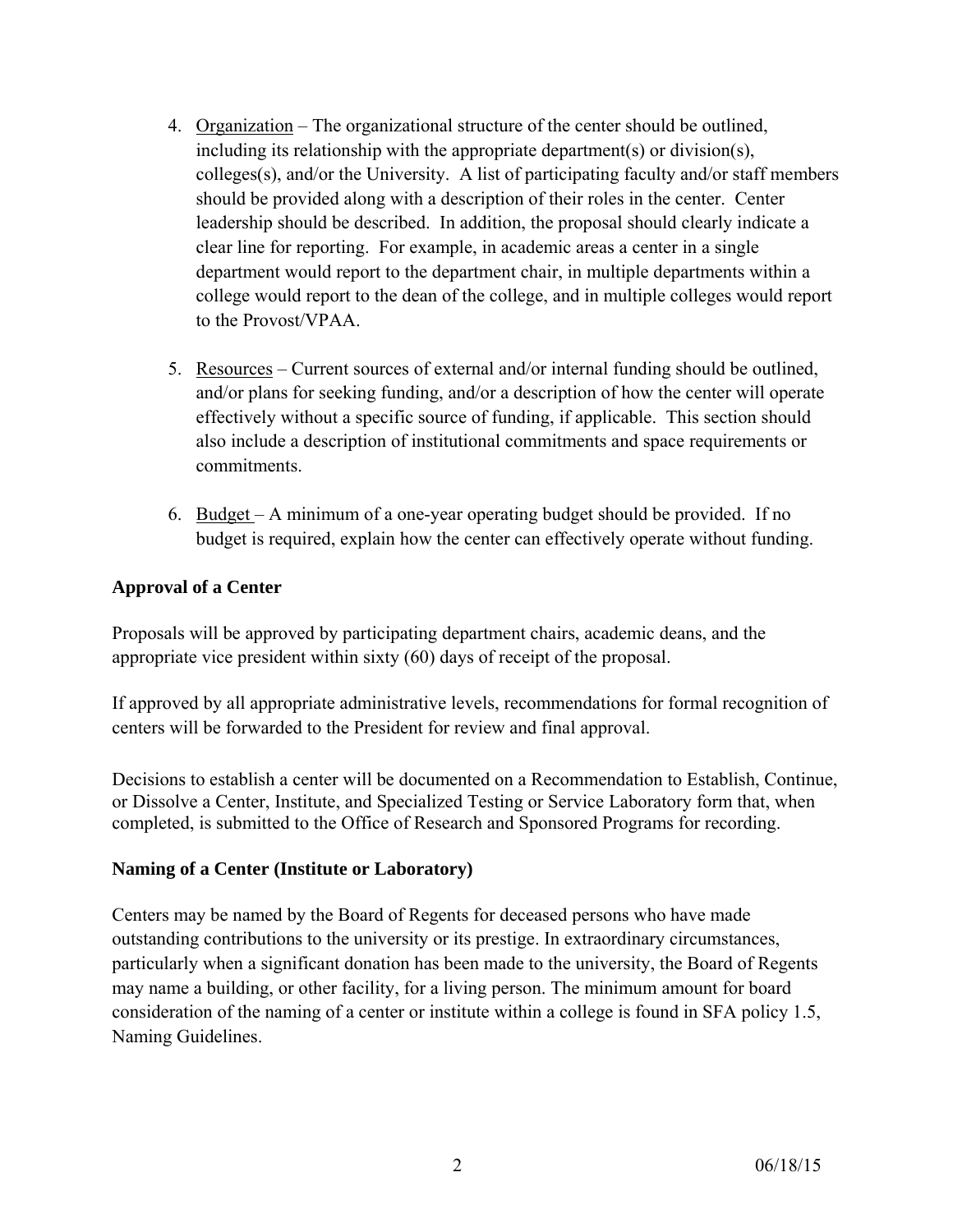#### **Annual Assessment**

#### Annual Reporting

A center will submit institutional effectiveness documents electronicially as required by the Office of Student Learning and Institutional Assessment, in addition to any updates required by the dean or vice president.

# **Required Periodic Reapplication and Center Dissolution**

A center will be disbanded within five years of the fiscal year in which it received initial approval unless a request for review and continuation is submitted. This request will be made no less frequently than five years to the appropriate administrative unit (department, college, or university) within a timetable established by the administrative unit.

The review process will include, at a minimum, criteria that assess the effectiveness of the center in meeting its mission and objectives, including obtaining external or internal funding and/or the level of activity of the center.

Decisions to continue or dissolve a center will be documented on a Recommendation to Establish, Continue, or Dissolve a Center, Institute, and Specialized Testing or Service Laboratory form that when completed is submitted to the Office of Research and Sponsored Programs for recording.